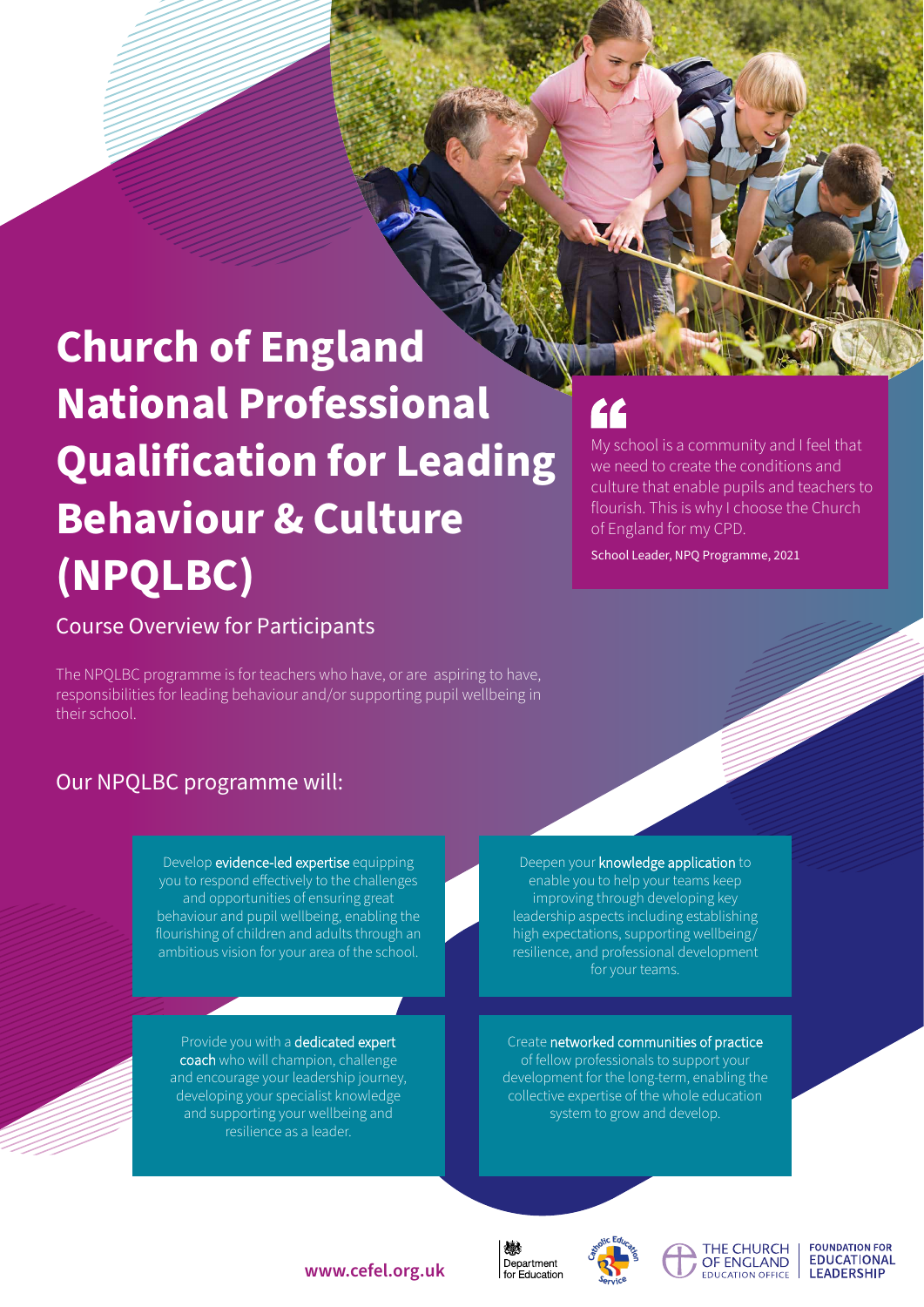

### Your Learning Experience

The Church of England NPQLBC programme is designed to develop you as a leader in 3 key aspects, which we define as **CALLED**, **CONNECTED** and **COMMITTED**.

Drawing on these aspects of leadership, your learning experience with the Church of England will be defined by 6 interacting principles upon which we have built the entire programme.



#### **#1 Teacher excellence at the heart of Leadership**

Be inspired to place the art and craft of teaching at the heart of your vision for school leadership and secure the best outcomes for children through building a culture of teacher excellence and effective classroom practice.



You set the culture and define it by your expectations, actions and decision-making, enabling your teams to secure the very best outcomes for every child. Putting your vision into practice is complex, but each unit will help you to bring this vision alive.



### **CALLED:**

Defining self-identity and ambitious school vision for flourishing children and adults



**#3 Creating and sustaining Communities of Practice** We flourish together not alone. Your training will embed you in vibrant professional networks, ensuring that your wisdom and wellbeing are strengthened by the community.



#### **#6 Social Justice and Serving the Common Good**



#### **COMMITTED:**

**#5 Effective Role-Specific Application of Knowledge**

# **CONNECTED:**

Developing together



#### **#4 An Expert Coach for Every Leader**

Your expert coach will guide you through a significant proportion of the programme, enhancing your understanding of the research and supporting your practice of new skills.



燃





#### **FOUNDATION FOR EDUCATIONAL LEADERSHIP**

### **www.cefel.org.uk**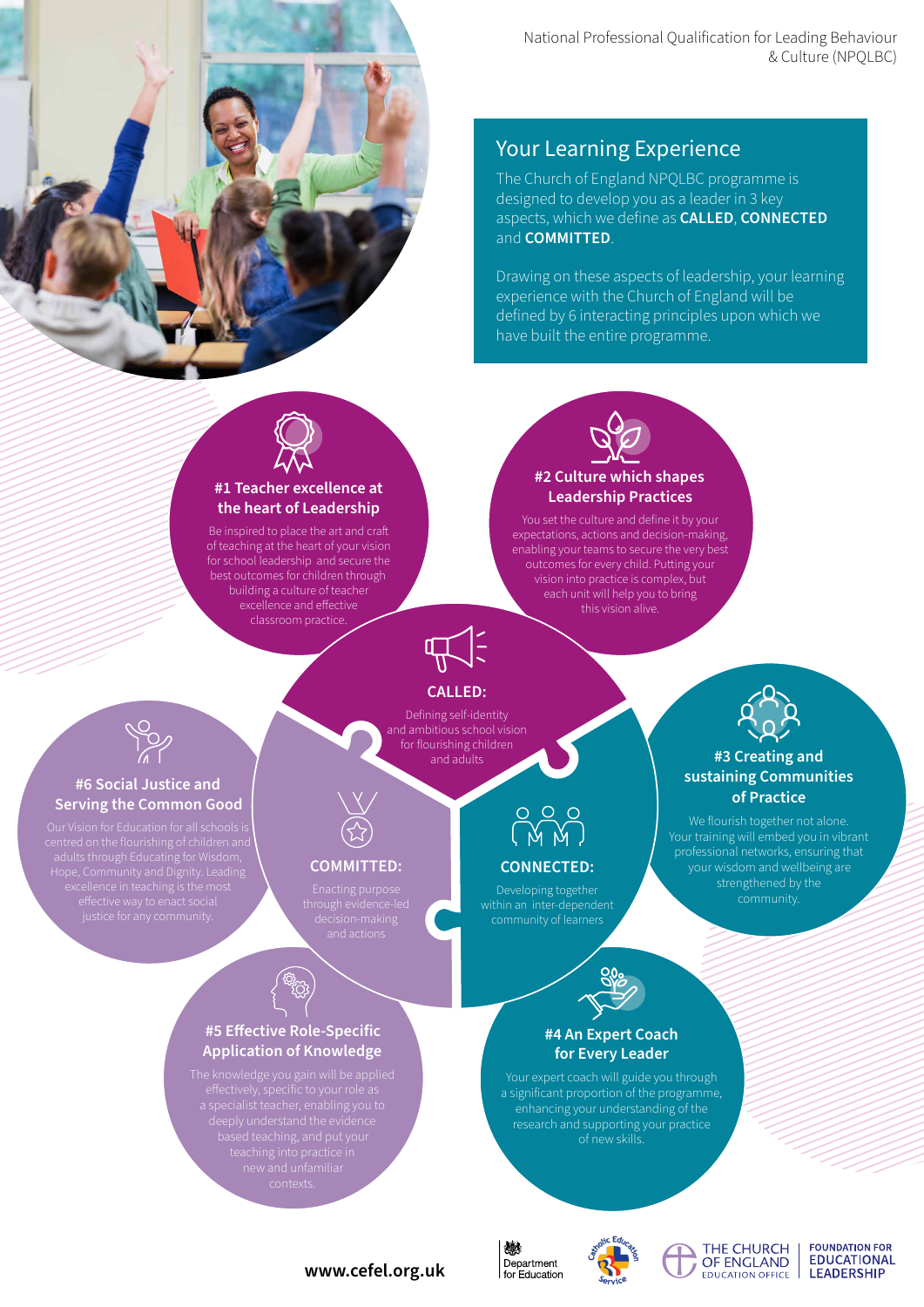# Your Learning Journey

Programme delivery is based on a 4-stage learning cycle which offers a rich blend of online, asynchronous and face-to-face learning experiences.

The NPQLBC programme includes **4 teaching cycles.** Each of these cycles include **4 stages,** as shown in the diagram below:



Each teaching cycle focuses on exploring a different unit of the NPQLBC framework. The focus of each teaching cycle is as follows:



- **ACTIVATE** 12 hours online teaching at flexible times to suit your working patterns
- **TEACH** 20 hours asynchronous learning
- **PRACTICE** 8 hours small group expert coaching
- **APPLY** 4 x 0.5 days face to face learning in local training venues



燃



THE CHURCH

OF ENGLAND

**EDUCATION OFFICE** 

**FOUNDATION FOR EDUCATIONAL LEADERSHIP** 

**www.cefel.org.uk**